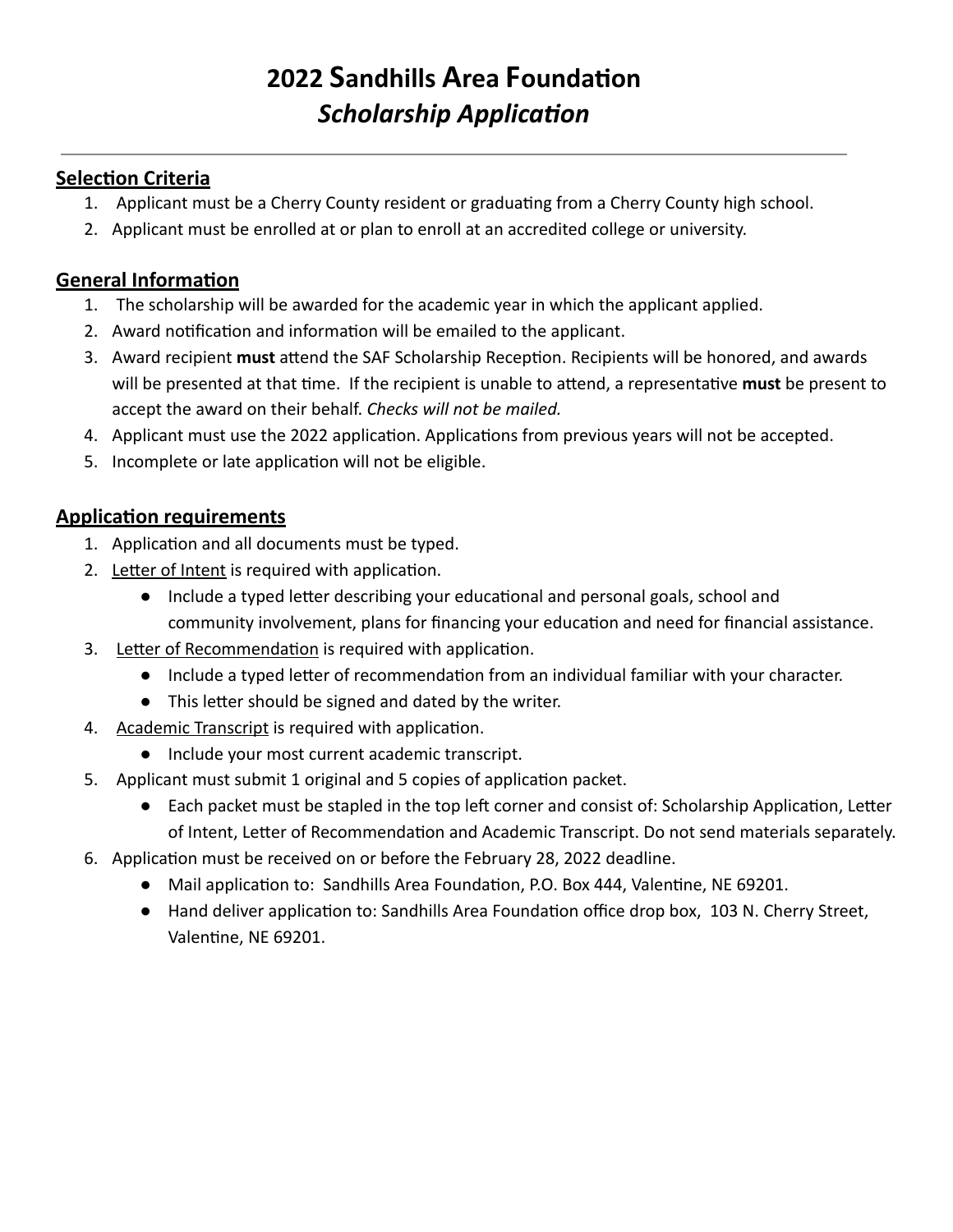## **2022 Sandhills Area Foundation Scholarship Application**

#### **1. PLEASE SELECT ONE**

- G Graduating Cherry County High School Student
- Full Time College Student
- $\overline{O}$  Non-Traditional Student

#### **2. PERSONAL INFORMATION**

| Address:                                                                                                                                                                                                                       |  |
|--------------------------------------------------------------------------------------------------------------------------------------------------------------------------------------------------------------------------------|--|
|                                                                                                                                                                                                                                |  |
| 3. EDUCATIONAL INFORMATION                                                                                                                                                                                                     |  |
| College/University you plan to attend: example and the state of the state of the state of the state of the state of the state of the state of the state of the state of the state of the state of the state of the state of th |  |
|                                                                                                                                                                                                                                |  |
| Major/Area of educational concentration:                                                                                                                                                                                       |  |

Credit hours planned per semester: \_\_\_\_\_\_\_\_\_\_\_\_\_\_\_\_\_\_\_\_\_

#### **4. VOLUNTEER, COMMUNITY AND SCHOOL ACTIVITIES:**

Describe your current volunteer, community and school activities.

#### **5. EMPLOYMENT**

Are you currently employed? \_\_\_\_\_\_\_\_\_\_\_\_\_\_\_\_\_\_\_\_\_\_\_ If yes, please list your employer and a brief description of duties and time commitment.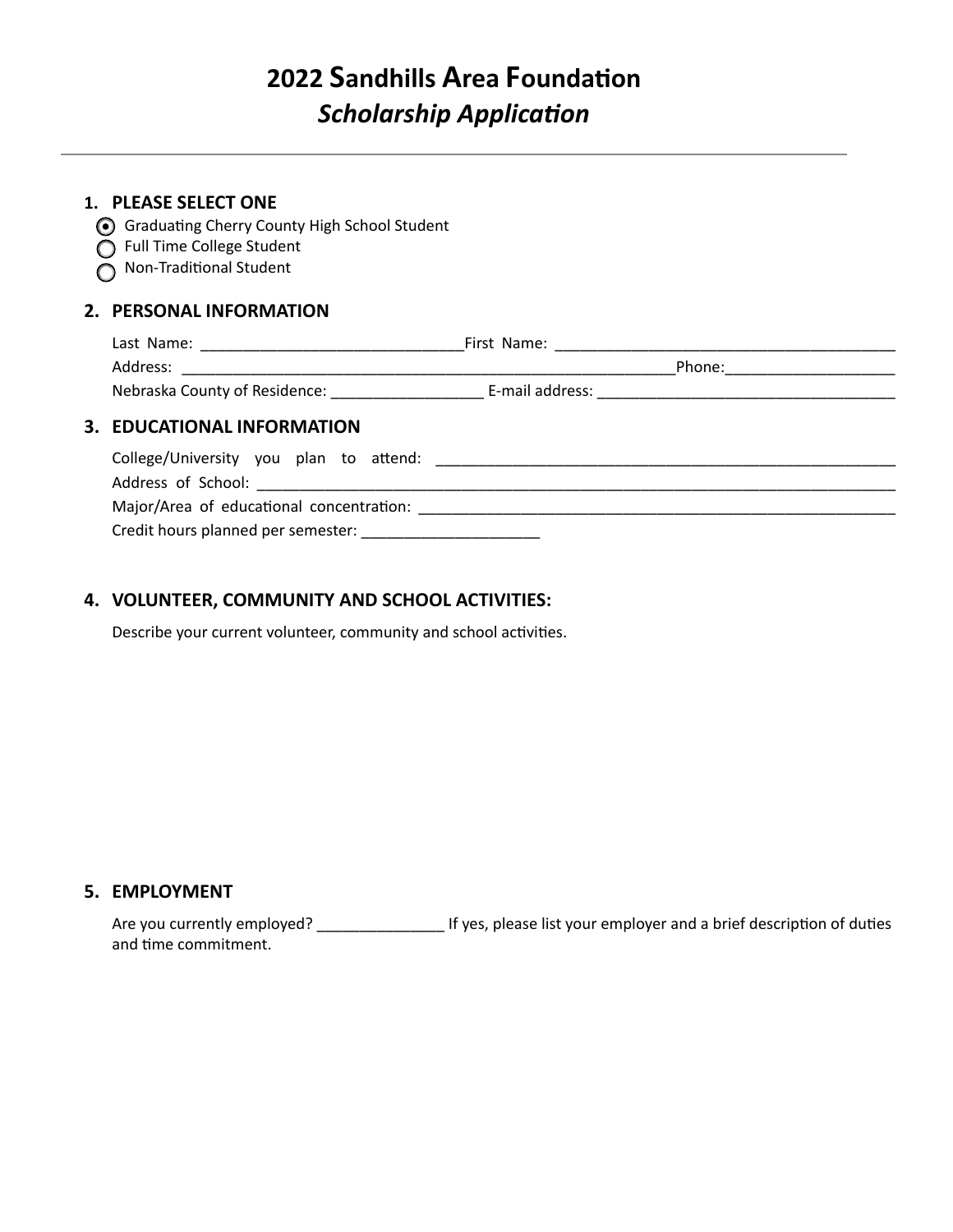#### **6. FINANCIAL NEED**

\_\_\_\_\_\_\_\_\_\_\_\_\_\_\_\_

Please provide a detailed estimate of your school expenses (i.e. tuition, room and board, books and fees).

Have you completed the current FAFSA?\_\_\_\_\_\_\_\_\_\_\_\_\_\_\_\_\_\_\_

What is your Expected Family Contribution (EFC)? This should match the EFC figure from your FAFSA

 List all scholarships and sources of financial assistance you **are receiving or expect to receive** during the upcoming school year and their **value** (include grants and aid through the institution and/or any other federal, state, or local government agency).

 Please describe any circumstances related to your financial status which would give the Sandhills Area Foundation Scholarship Committee a better understanding of your need for assistance.

#### **7. CERTIFICATION**

I certify that all the information on this form is true and complete to the best of my knowledge. I understand that the financial information will be confidential, for review solely by the Sandhills Area Foundation.

Signature of Applicant: \_\_\_\_\_\_\_\_\_\_\_\_\_\_\_\_\_\_\_\_\_\_\_\_\_\_\_\_\_\_\_\_\_\_\_\_\_\_\_\_\_\_\_\_\_\_\_ Date Signed: \_\_\_\_\_\_\_\_\_\_\_\_\_